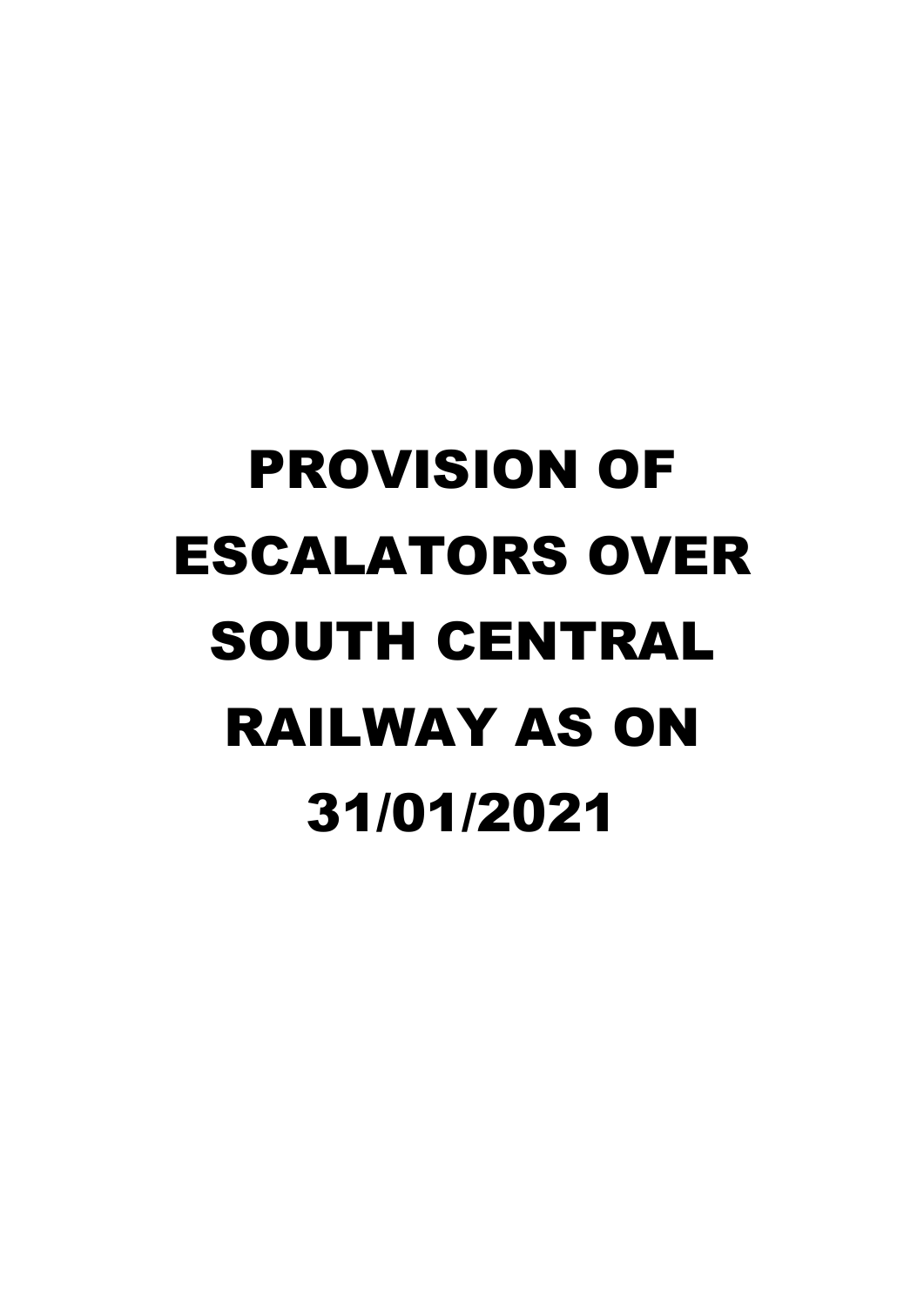## 31.10.2021 को दक्षिण मध्य रेलवे पर स्वीकृत, आरंभ व कार्य की प्रगति दर्शाने वाला विवरण THE STATEMENT SHOWING ESCALATORS SANCTIONED, COMMISSIONED & WORKS IN PROGRESS OVER SOUTH CENTRAL RAILWAYAS ON 31/01/2021

| क्र.सं.<br>S.No.                                | <b>Station</b>      | स्टेशन              | मंडल<br><b>Division</b> | राज्य<br><b>State</b> | कोटि<br>Category | स्वीकृत<br>एस्कुलेटर<br><b>Escalators</b><br>sanctioned | आरंभ किए गए<br>एस्कुलेटर<br><b>Escalators</b><br>Commissioned | एस्कुलेटर का<br>कार्य प्रगति पर<br>है<br><b>Escalators</b><br>in progress |
|-------------------------------------------------|---------------------|---------------------|-------------------------|-----------------------|------------------|---------------------------------------------------------|---------------------------------------------------------------|---------------------------------------------------------------------------|
| $\mathbf{1}$                                    | Tirupati            | तिरुपति             | जीटीएल GTL              | AP                    | NSG <sub>2</sub> | $\overline{4}$                                          | $\overline{4}$                                                | $\mathbf{0}$                                                              |
| 2                                               | Renigunta           | रेनीगुंटा           | जीटीएल GTL              | AP                    | NSG3             | $\mathbf{1}$                                            | $\mathbf{1}$                                                  | $\boldsymbol{0}$                                                          |
| 3                                               | Guntakal            | गूंतकल              | जीटीएल GTL              | AP                    | NSG3             | $\mathbf{1}$                                            | $\mathbf{1}$                                                  | $3**$                                                                     |
| 4                                               | Raichur             | रायचुर              | जीटीएल GTL              | <b>KR</b>             | NSG3             | $\overline{2}$                                          | $\boldsymbol{0}$                                              | $\boldsymbol{0}$                                                          |
|                                                 |                     | <b>Total</b>        | कुल                     |                       |                  | 8                                                       | 6                                                             | $\overline{\mathbf{3}}$                                                   |
| 5 <sup>5</sup>                                  | Secunderabad        | सिकंदराबाद          | एससी SC                 | <b>TS</b>             | NSG1             | 11                                                      | $8\,$                                                         | $\overline{2}$                                                            |
| 6                                               | Warangal            | वरंगल               | एससी SC                 | <b>TS</b>             | NSG3             | $\mathfrak{Z}$                                          | $\overline{2}$                                                | $\mathbf{1}$                                                              |
| 7                                               | Kazipet             | काजीपेट             | एससी SC                 | <b>TS</b>             | NSG3             | $\overline{2}$                                          | $\overline{2}$                                                | $\boldsymbol{0}$                                                          |
| 8                                               | Hyderabad           | हैदराबाद            | एससी SC                 | TS                    | NSG <sub>2</sub> | $\overline{3}$                                          | $\overline{2}$                                                | $\mathbf{1}$                                                              |
| 9                                               | Lingampalli         | लिंगमपल्ली          | एससी SC                 | <b>TS</b>             | NSG3             | $\overline{2}$                                          | $\boldsymbol{0}$                                              | $3**$                                                                     |
|                                                 |                     | <b>Total</b><br>कुल |                         |                       |                  | 21                                                      | 14                                                            | 7                                                                         |
| 10                                              | Kacheguda           | काचिगुड़ा           | एचवाईबी<br><b>HYB</b>   | <b>TS</b>             | NSG <sub>2</sub> | $\overline{3}$                                          | 3                                                             | $\boldsymbol{0}$                                                          |
| 11                                              | Kurnool City        | कर्नूल सिटी         | एचवाईबी<br><b>HYB</b>   | AP                    | NSG4             | $\overline{2}$                                          | $\overline{2}$                                                | $\boldsymbol{0}$                                                          |
|                                                 | <b>TOTAL</b>        | कल                  |                         |                       |                  | 5                                                       | 5                                                             | $\boldsymbol{0}$                                                          |
| 12                                              | Vijayawada          | विजयवाड़ा           | बीजेडए BZA              | AP                    | NSG <sub>2</sub> | 9                                                       | $\overline{7}$                                                | $\overline{2}$                                                            |
| 13                                              | Tenali              | तेनाली              | बीजेडए BZA              | AP                    | NSG3             | $\overline{2}$                                          | $\overline{2}$                                                | $\boldsymbol{0}$                                                          |
| 14                                              | Nellore             | नेल्लोर             | बीजेडए BZA              | AP                    | NSG3             | $\mathfrak{Z}$                                          | 3                                                             | $\boldsymbol{0}$                                                          |
| 15                                              | Gudur               | गुडूर               | बीजेडए BZA              | AP                    | NSG3             | $\mathbf{1}$                                            | $\mathbf{1}$                                                  | $\boldsymbol{0}$                                                          |
| 16                                              | Ongole              | ओंगोल               | बीजेडए BZA              | AP                    | NSG3             | $\mathbf{1}$                                            | $\mathbf{1}$                                                  | $\boldsymbol{0}$                                                          |
| 17                                              | Rajahmundry         | राजमंड्री           | बीजेडए BZA              | AP                    | NSG3             | $\overline{2}$                                          | $\mathbf{2}$                                                  | $\boldsymbol{0}$                                                          |
| 18                                              | Anakapalli          | अनकापल्ली           | बीजेडए BZA              | AP                    | NSG4             | $\overline{2}$                                          | $\overline{2}$                                                | $\boldsymbol{0}$                                                          |
|                                                 |                     | <b>Total</b>        | कुल                     | 20                    | 18               | $\boldsymbol{2}$                                        |                                                               |                                                                           |
| 19                                              | Aurangabad          | औरंगाबाद            | एनईडी NED               | <b>MH</b>             | NSG3             | 3                                                       | $\overline{2}$                                                | $\mathbf{1}$                                                              |
| 20                                              | Nanded              | नांदेड              | एनईडी NED               | MH                    | NSG <sub>2</sub> | 3                                                       | $\overline{3}$                                                | $\boldsymbol{0}$                                                          |
| 21                                              | Parbhani            | परभनी               | एनईडी NED               | MH                    | NSG3             | $2**$                                                   | $\mathbf{1}$                                                  | $\boldsymbol{0}$                                                          |
|                                                 | <b>Total</b><br>कुल |                     |                         |                       | 8                | 6                                                       | 1                                                             |                                                                           |
| 22                                              | Guntur              | गुंटूर              | जीएनटी<br><b>GNT</b>    | AP                    | NSG3             | 4                                                       | $\overline{2}$                                                | $\overline{2}$                                                            |
|                                                 | <b>TOTAL</b>        | कुल                 |                         |                       |                  | $\overline{\mathbf{4}}$                                 | $\boldsymbol{2}$                                              | $\mathbf{2}$                                                              |
| 66 at 22 Stations (TS-24,<br>AP-32, MH-8, KA-2) |                     |                     | कुल योग GRAND TOTAL     |                       |                  | 66                                                      | 51                                                            | 15                                                                        |